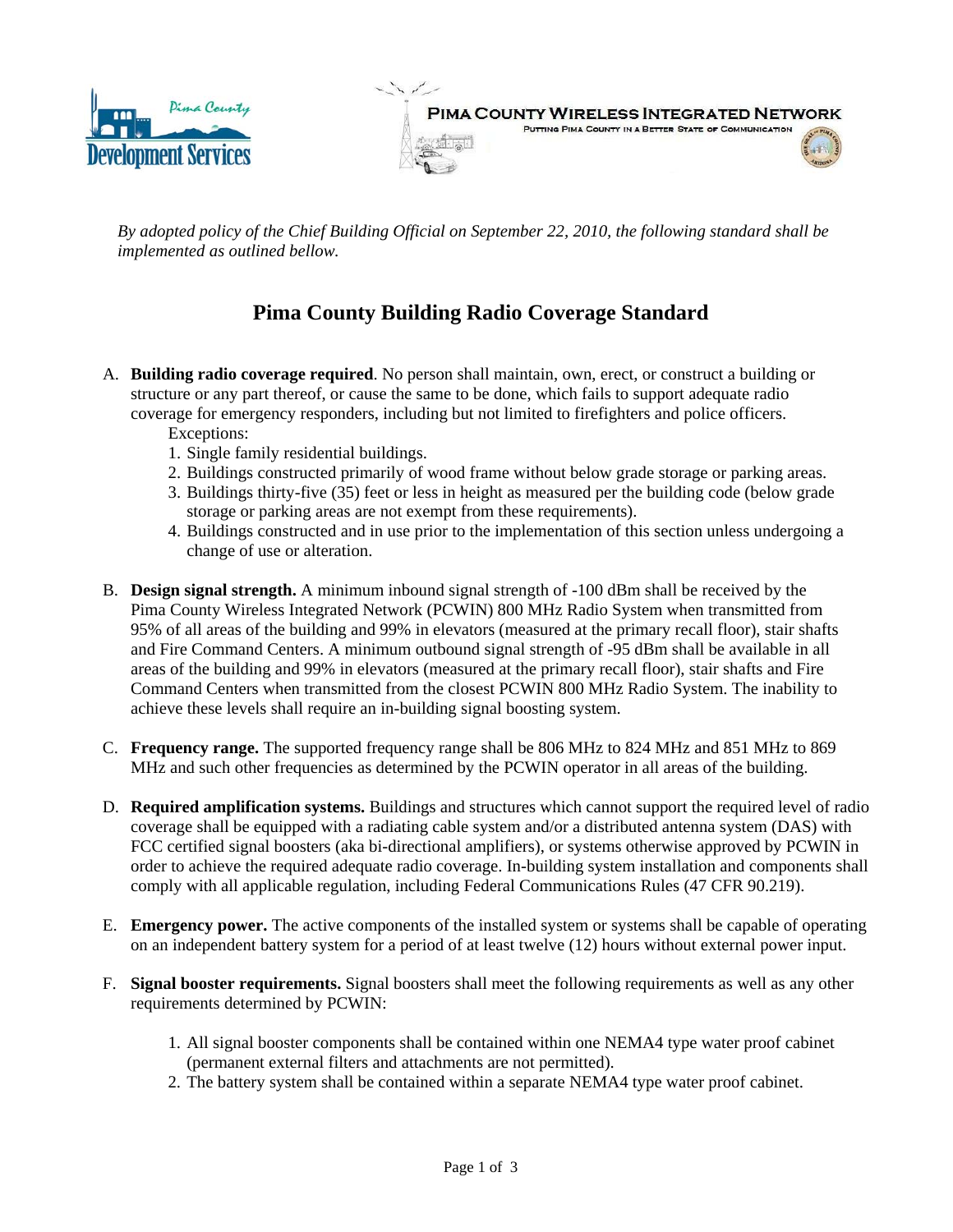- 3. The system shall include automatic alarming of malfunctions of the signal booster and battery system. Alarm shall be transmitted to PCWIN by means including but not limited to: automatic standard telephone dial-up circuit, TCP/IP network circuit, and RS232 interface.
- 4. FCC Certification is required prior to installation (pending FCC certification is not acceptable).
- 5. All signal boosters must be compatible with both analog and digital communications simultaneously at the time of installation. PCWIN shall provide the maximum acceptable propagation delay.
- 6. Only equipment pre-approved by PCWIN may be used.
- G. **Additional frequencies and change of frequencies.** The building owner shall be required to modify or expand the public safety in-building system at his or her expense in the event frequency changes are required by the FCC or additional frequencies are made available by the FCC. This is an advisory statement that the building owner should select equipment and distribution components that are capable of such changes. Prior approval of an in-building system on previous frequencies does not preempt this section.
- H. **Approval prior to installation**. No amplification system capable of operating on frequencies licensed to PCWIN by the FCC shall be installed without prior coordination and approval from PCWIN per FCC requirements.
- I. **Testing and proof of compliance**. Each owner shall submit the following test reports to PCWIN:
	- 1. In-building coverage acceptance testing prior to occupancy of any newly constructed building.
	- 2. Testing whenever structural changes occur including additions to buildings that would materially change the original field performance tests.
	- 3. Annual testing.
	- 4. Testing when repairs or alterations are made to amplification systems. The performance test shall demonstrate that adequate radio coverage is available in all required areas of the building.
- J. **Acceptance test procedure**. Required in-building radio systems shall be tested to ensure that two-way coverage on each floor of the building is as per Section B.
	- 1. Each floor of the building shall be divided into a grid of approximately 20 equal areas. A maximum of two nonadjacent areas shall be allowed to fail the test.
	- 2. In the event that three of the areas fail the test, the floor may be divided into 40 equal areas. A maximum of four nonadjacent areas shall be allowed to fail the test. After the 40-area test, and if the system continues to fail, it shall be the building owner's responsibility to have the system altered to meet the coverage requirement.
	- 3. The test shall be conducted using a calibrated portable radio of the latest brand and model used by PCWIN, talking through the agency's radio communications system. A test location approximately in the center of each grid area shall be selected for the test. The radio shall be enabled to verify two-way communications to and from the outside of the building through PCWIN's radio communications system. Upon selection of the test location, prospecting for a better spot within the grid area shall not be permitted.
	- 4. The gain values of all amplifiers shall be measured and results shall be kept on file with the building owner so that the measurements can be verified each year during the annual tests. In the event that the measurement results become lost, the building owner shall be required to rerun the acceptance test to reestablish the gain values.
	- 5. As part of the installation, a spectrum analyzer or other suitable test equipment shall be utilized to insure spurious oscillations are not being generated by the subject signal booster due to coupling (lack of sufficient isolation) between the input and output antenna systems. This test shall be conducted at time of installation and at subsequent annual inspections.